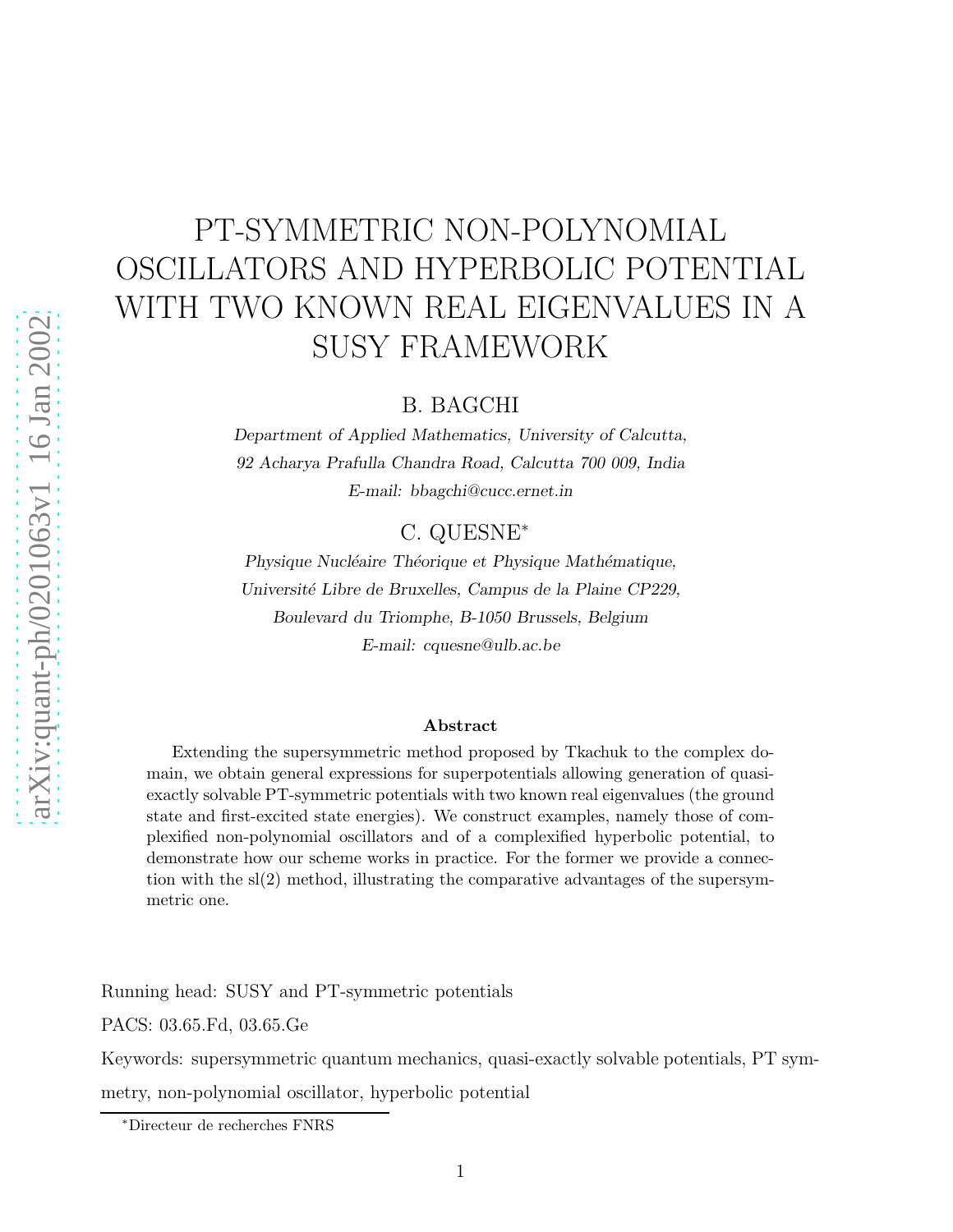### 1 Introduction

Non-Hermitian Hamiltonians, in particular the PT-symmetric ones, are of great current interest (see e.g. [\[1](#page-12-0)]–[[12](#page-12-0)] and references quoted therein). The main reason for this is that PT invariance, in a number of cases, leads to energy eigenvalues that are real. In this regard, the early work of Bender and Boettcher [\[1\]](#page-12-0) is noteworthy since it has sparked off some very interesting developments subsequently.

Some years ago, Tkachuk[[13](#page-12-0)] proposed a supersymmetric (SUSY) method for generating quasi-exactly solvable (QES) potentials with two known eigenstates, which correspond to the wavefunctions of the ground state and the first excited state. A distinctive feature of this method is that in contrast with other ones, it does not require the knowledge of an initial QES potential for constructing a new one. Later on, the procedure was extended to deal with QES potentials with two arbitrary eigenstates [\[14](#page-12-0)] or with three eigenstates[[15](#page-12-0)]. Quite recently, Brihaye *et al.* [\[16](#page-12-0)] established a connection between the Tkachuk approach and the Turbiner one, based upon the finite-dimensional representations of  $sl(2)$  [\[17\]](#page-13-0).

In this letter, we pursue Tkachuk's ideas further by considering an extension of his results to the case of PT-symmetric potentials. As a consequence, we arrive at a pair of solutions, one of which is obtained by a straightforward and natural complexification of Tkachuk's results while the other is new. We demonstrate the applicability of our scheme by focussing on two specific potentials, both of which are PT-symmetric.

### 2 Procedure

#### 2.1 The Hermitian case

Let us start with the Hermitian SUSY case, where the two known eigenstates are the ground state and the first excited state. As is well known [\[18\]](#page-13-0), the SUSY partner Hamiltonians are given by

$$
H^{(+)} = \bar{A}A = -\frac{d^2}{dx^2} + V^{(+)}(x), \qquad H^{(-)} = A\bar{A} = -\frac{d^2}{dx^2} + V^{(-)}(x), \tag{1}
$$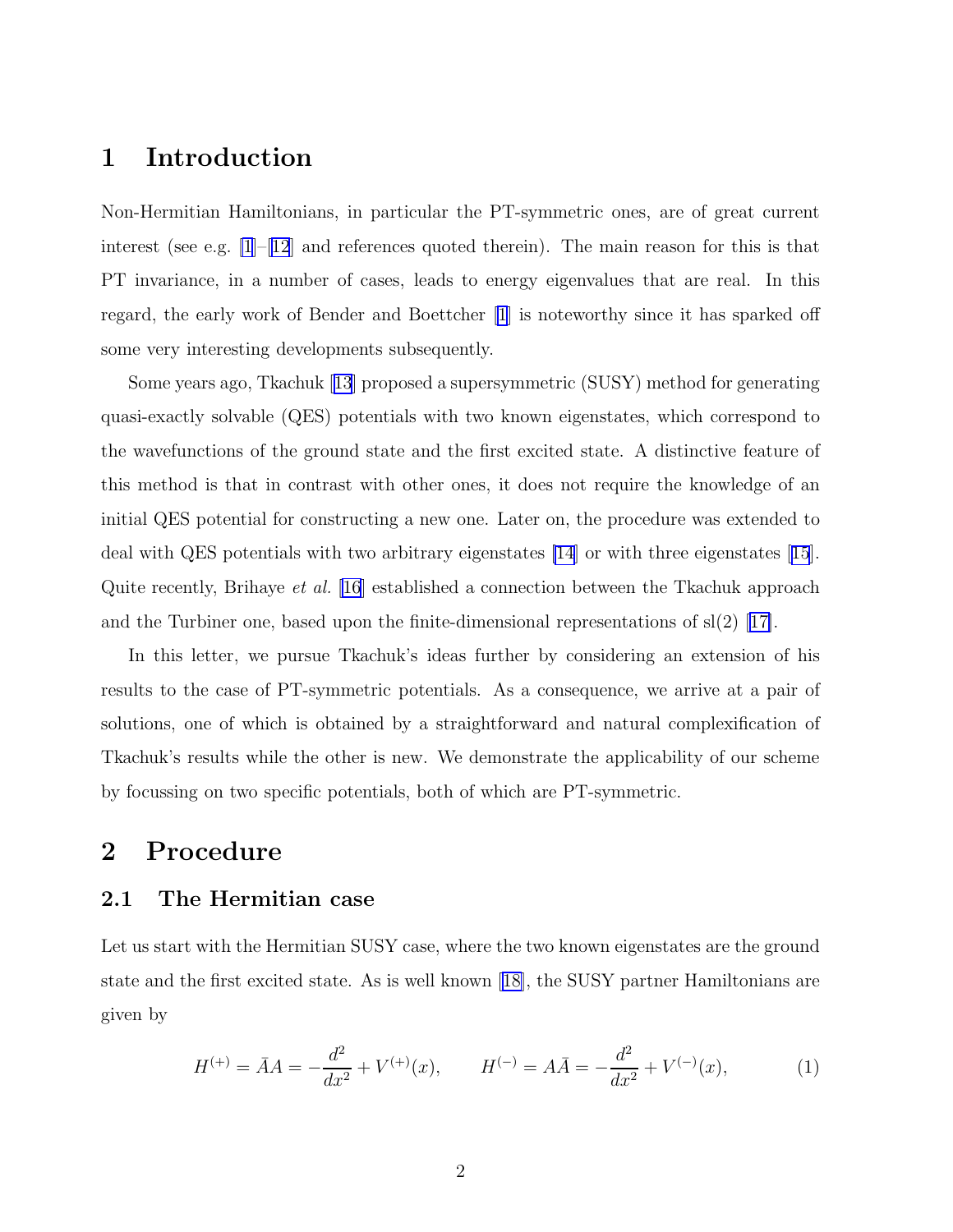<span id="page-2-0"></span>for a vanishing factorization energy. Here A and  $\bar{A}$  are taken to be first-derivative differential operators, namely

$$
A = \frac{d}{dx} + W(x), \qquad \bar{A} = -\frac{d}{dx} + W(x), \tag{2}
$$

where  $W(x)$  is the underlying superpotential and  $V^{(\pm)}(x)$  are the usual SUSY partner potentials

$$
V^{(\pm)}(x) = W^2(x) \mp W'(x). \tag{3}
$$

We assume SUSY to be unbroken with the ground state of the SUSY Hamiltonian  $H_s \equiv \text{diag}(H^{(+)}, H^{(-)})$  to belong to  $H^{(+)}$ :

$$
H^{(+)}\psi_0^{(+)}(x) = 0, \qquad \psi_0^{(+)}(x) = C_0^{(+)}\exp\left(-\int^x W(t)dt\right),\tag{4}
$$

 $C_0^{(+)}$  being the normalization constant. Equation (4) implies

$$
sgn(W(\pm \infty)) = \pm 1.
$$
\n(5)

In the above formulation of SUSY, the eigenvalues of  $H^{(+)}$  and  $H^{(-)}$  are related as

$$
E_{n+1}^{(+)} = E_n^{(-)}, \qquad E_0^{(+)} = 0,
$$
\n(6)

while the corresponding eigenfunctions are intertwined according to

$$
\psi_{n+1}^{(+)}(x) = \frac{1}{\sqrt{E_n^{(-)}}} \bar{A} \psi_n^{(-)}(x), \qquad \psi_n^{(-)}(x) = \frac{1}{\sqrt{E_{n+1}^{(+)}}} A \psi_{n+1}^{(+)}(x). \tag{7}
$$

FollowingTkachuk [[13](#page-12-0)], let us consider expressing  $H^{(-)}$  in the form

$$
H^{(-)} = H_1^{(+)} + \epsilon = A_1 \bar{A}_1 + \epsilon,
$$
\n(8)

where  $\epsilon = E_1^{(+)} = E_0^{(-)}$  corresponds to the energy of the first excited state of  $H^{(+)}$  or of the ground state of  $H^{(-)}$  and the operators  $A_1$  and  $\overline{A}_1$  are such that relations analogous to (2) hold in terms of a new superpotential  $W_1(x)$ . Thus we can write

$$
V^{(-)}(x) = V_1^{(+)}(x) + \epsilon
$$
\n(9)

with  $V_1^{(+)}$  $V_1^{(+)}(x) = W_1^2(x) - W_1'(x)$  from (3).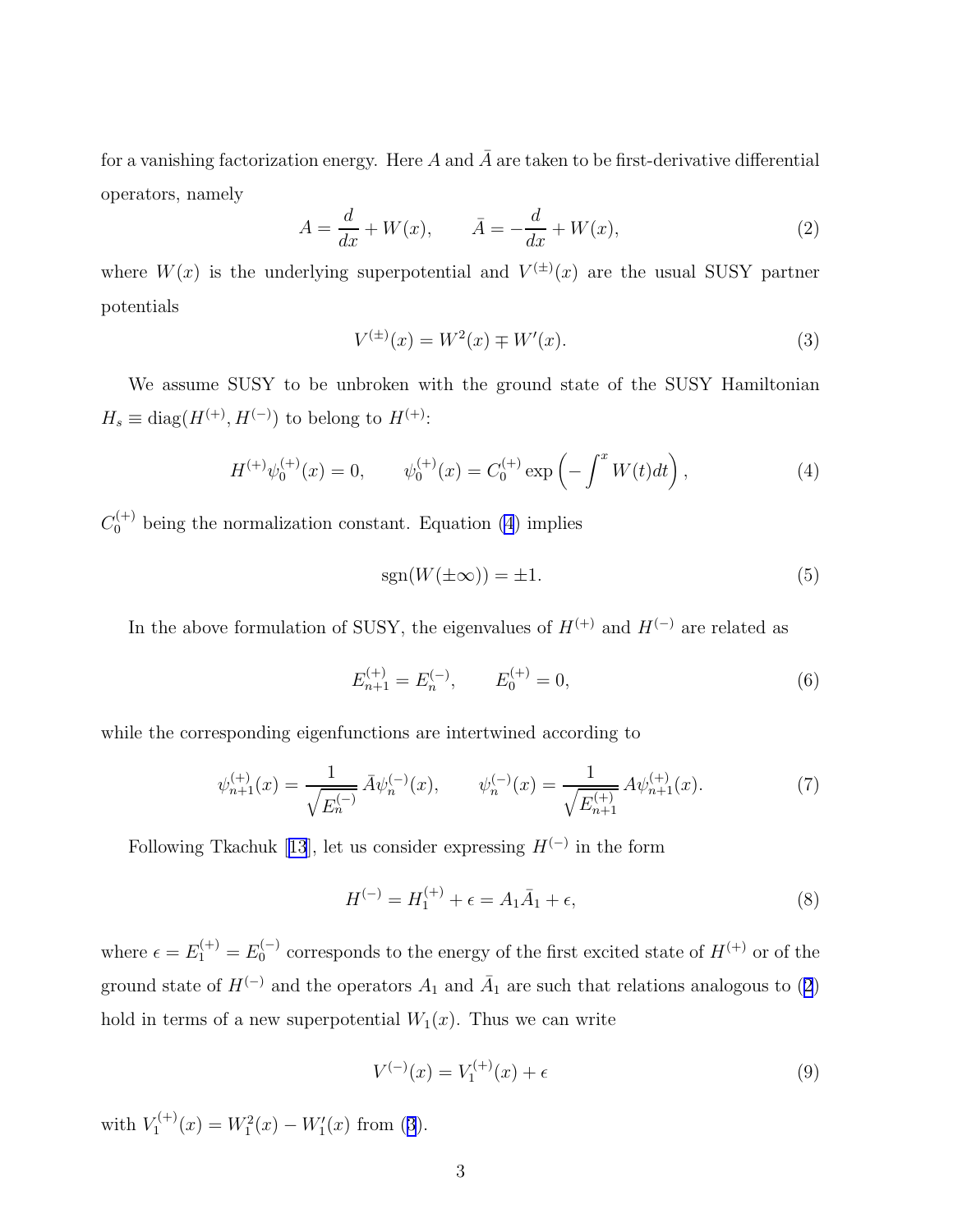<span id="page-3-0"></span>The ground state wave function of  $H_1^{(+)}$  $1^{(+)}$ (or  $H^{(-)}$ ) can be read off from ([4\)](#page-2-0) as

$$
\psi_0^{(-)}(x) = C_0^{(-)} \exp\left(-\int^x W_1(t)dt\right),\tag{10}
$$

where  $C_0^{(-)}$  $\binom{1}{0}$  is the normalization constant and

$$
sgn(W_1(\pm \infty)) = \pm 1. \tag{11}
$$

On the other hand, the wave function of the first excited state of  $H^{(+)}$  is obtained in the form (−)

$$
\psi_1^{(+)}(x) = C_1^{(+)} \bar{A} \exp\left(-\int^x W_1(t)dt\right), \qquad C_1^{(+)} = \frac{C_0^{(-)}}{\sqrt{\epsilon}},\tag{12}
$$

asguided by  $(7)$  $(7)$  and  $(10)$ .

Using [\(3](#page-2-0)) and [\(9](#page-2-0)), it is clear that the superpotentials  $W(x)$  and  $W_1(x)$  have to satisfy a constraint

$$
W^{2}(x) + W'(x) = W_{1}^{2}(x) - W_{1}'(x) + \epsilon.
$$
\n(13)

The problem therefore amounts to finding a set of functions  $W(x)$  and  $W_1(x)$  satisfying (13)for some  $\epsilon > 0$ , along with the conditions ([5\)](#page-2-0) and (11). For this purpose, Tkachuk introduced the following combinations

$$
W_{\pm}(x) = W_1(x) \pm W(x), \tag{14}
$$

which transform (13) into

$$
W'_{+}(x) = W_{-}(x)W_{+}(x) + \epsilon.
$$
 (15)

An advantage with Eq. (15) is that it readily gives  $W_-(x)$  in terms of  $W_+(x)$ :

$$
W_{-}(x) = \frac{W'_{+}(x) - \epsilon}{W_{+}(x)}.
$$
\n(16)

Consequently the representations

$$
W(x) = \frac{1}{2} \left[ W_+(x) - \frac{W_+'(x) - \epsilon}{W_+(x)} \right], \qquad W_1(x) = \frac{1}{2} \left[ W_+(x) + \frac{W_+'(x) - \epsilon}{W_+(x)} \right] \tag{17}
$$

satisfy Eq. (13). In (17),  $W_+(x)$  is some function for which  $W(x)$  and  $W_1(x)$  fulfil conditions  $(5)$  and  $(11)$ . This means

$$
sgn(W_{+}(\pm \infty)) = \pm 1. \tag{18}
$$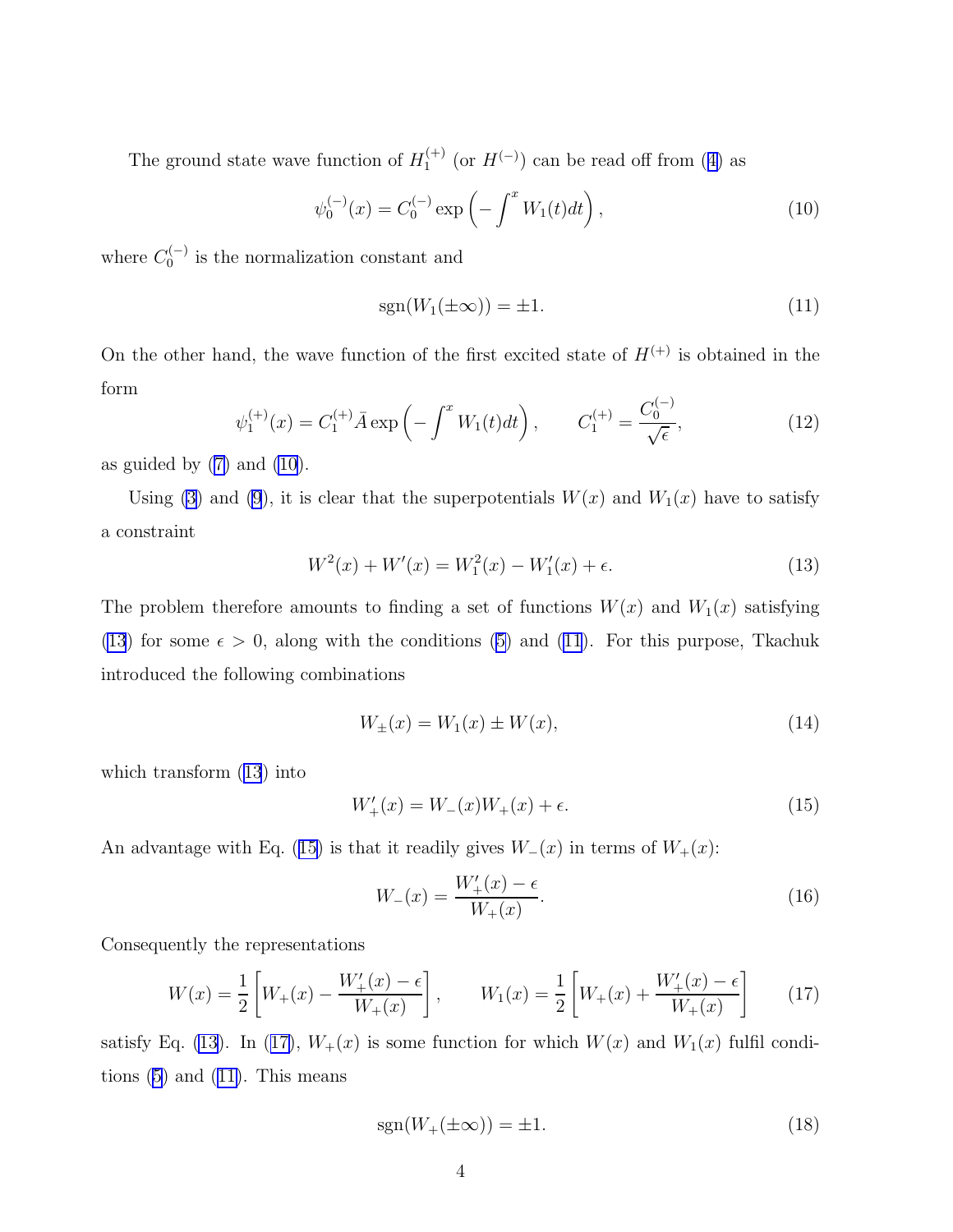<span id="page-4-0"></span>Restricting to continuous functions  $W_+(x)$ , the above condition reflects that  $W_+(x)$ must have at least one zero. Then from [\(16](#page-3-0)) and [\(17](#page-3-0)),  $W_-(x)$ ,  $W(x)$ , and  $W_1(x)$  may have poles. Tkachuk considered the case when  $W_+(x)$  has only one simple zero at  $x = x_0$ . In the neighbourhood of  $x_0$ , one gets

$$
\frac{W'_+(x) - \epsilon}{W_+(x)} \simeq \frac{W'_+(x_0) - \epsilon + (x - x_0)W''_+(x_0) + \cdots}{(x - x_0)W'_+(x_0) + \cdots},\tag{19}
$$

so that the superpotentials will be free of singularity if one chooses

$$
\epsilon = W_+'(x_0). \tag{20}
$$

One is then led to

$$
W(x) = \frac{1}{2} \left[ W_+(x) - \frac{W_+'(x) - W_+'(x_0)}{W_+(x)} \right], \quad W_1(x) = \frac{1}{2} \left[ W_+(x) + \frac{W_+'(x) - W_+'(x_0)}{W_+(x)} \right].
$$
\n(21)

To summarize, provided the continuous function  $W_+(x)$  with a single pole at  $x = x_0$  is suchthat  $W(x)$  and  $W_1(x)$ , given by (21), satisfy conditions ([5](#page-2-0)) and [\(11](#page-3-0)), the Hamiltonian  $H^{(+)}$  has two known eigenvalues 0 and  $\epsilon$ , given by (20), with corresponding eigenfunctions [\(4](#page-2-0)) and

$$
\psi_1^{(+)}(x) = C_1^{(+)}W_+(x) \exp\left(-\int^x W_1(t)dt\right). \tag{22}
$$

Inderiving  $(22)$  $(22)$ , use is made of  $(2)$ ,  $(12)$  $(12)$ , and  $(14)$  $(14)$  $(14)$ .

#### 2.2 The non-Hermitian case

In the non-Hermitian case, we have to deal with complex potentials. Consider the decomposition[[3\]](#page-12-0)

$$
W(x) = f(x) + ig(x), \qquad V^{(\pm)}(x) = V_R^{(\pm)}(x) + iV_I^{(\pm)}(x), \tag{23}
$$

where  $f, g, V_R^{(\pm)}, V_I^{(\pm)} \in \mathbb{R}$  and

$$
V_R^{(\pm)} = f^2 - g^2 \mp f', \qquad V_I^{(\pm)} = 2fg \mp g'.
$$
 (24)

If  $V^{(\pm)}(x)$  are PT-symmetric, then  $f(x)$  and  $g(x)$  are odd and even functions, respectively.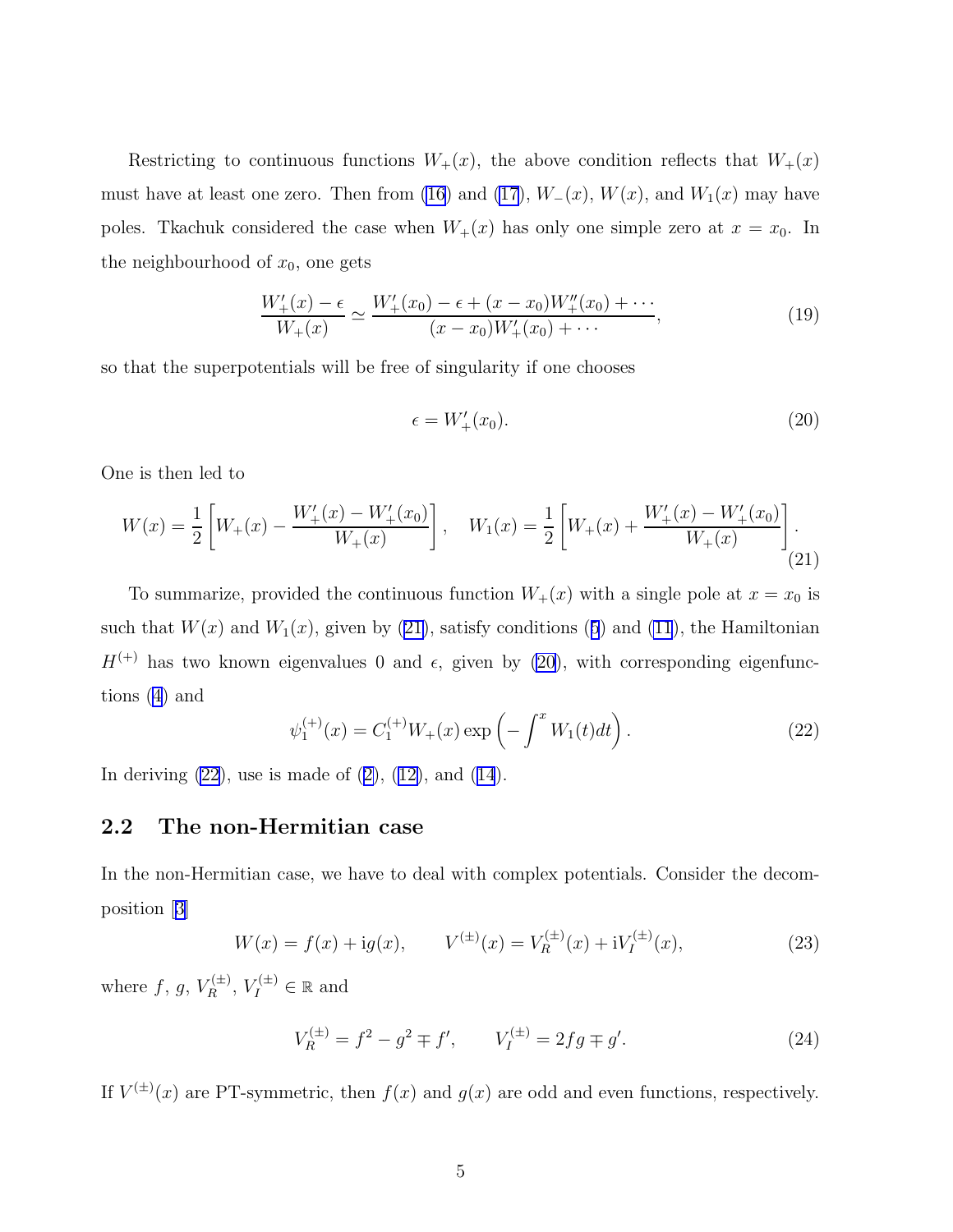<span id="page-5-0"></span>It may be noted that Eqs. [\(4](#page-2-0)) – [\(13](#page-3-0)) remain true for some real and positive  $\epsilon$ . Employing the separation

$$
W_1(x) = f_1(x) + ig_1(x), \qquad V_1^{(+)}(x) = V_{1R}^{(+)}(x) + iV_{1I}^{(+)}(x)
$$
\n(25)

with  $f_1, g_1, V_{1R}^{(+)}$ ,  $V_{1I}^{(+)} \in \mathbb{R}$ , the behaviour of  $f_1(x)$  and  $g_1(x)$  also turns out to be odd and even, respectively, should  $V^{(+)}(x)$  be PT-symmetric.

In the non-Hermitian case, the conditions [\(5](#page-2-0)) and([11\)](#page-3-0) are to be replaced by

$$
sgn(f(\pm \infty)) = sgn(f_1(\pm \infty)) = \pm 1.
$$
\n(26)

These conditions are actually compatible with the odd character of  $f$  and  $f_1$ .

On introducing the first relations of [\(23\)](#page-4-0) and (25) into([13](#page-3-0)) and splitting into real and imaginary parts, we get the system of two equations

$$
f^{2} - g^{2} + f' = f_{1}^{2} - g_{1}^{2} - f_{1}' + \epsilon, \qquad 2fg + g' = 2f_{1}g_{1} - g_{1}'. \tag{27}
$$

The problem now amounts to finding a pair of odd functions  $f, f_1$  and a pair of even functions g,  $g_1$ , satisfying Eq. (27) for some  $\epsilon > 0$ , as well as the conditions (26).

To this end, we introduce the linear combinations

$$
f_{\pm}(x) = f_1(x) \pm f(x), \qquad g_{\pm}(x) = g_1(x) \pm g(x), \tag{28}
$$

which replace the constraints (27) by

$$
f'_{+} = f_{-}f_{+} - g_{-}g_{+} + \epsilon, \qquad g'_{+} = f_{+}g_{-} + f_{-}g_{+}.
$$
 (29)

Solving for  $f_-\$  and  $g_-\$  in terms of  $f_+\$  and  $g_+\$ , we get

$$
f_{-} = \frac{(f'_{+} - \epsilon)f_{+} + g'_{+}g_{+}}{f_{+}^{2} + g_{+}^{2}}, \qquad g_{-} = \frac{-(f'_{+} - \epsilon)g_{+} + g'_{+}f_{+}}{f_{+}^{2} + g_{+}^{2}}.
$$
(30)

Hence the functions

$$
f = \frac{1}{2} \left[ f_{+} - \frac{(f'_{+} - \epsilon)f_{+} + g'_{+}g_{+}}{f_{+}^{2} + g_{+}^{2}} \right], \qquad g = \frac{1}{2} \left[ g_{+} + \frac{(f'_{+} - \epsilon)g_{+} - g'_{+}f_{+}}{f_{+}^{2} + g_{+}^{2}} \right],
$$
  

$$
f_{1} = \frac{1}{2} \left[ f_{+} + \frac{(f'_{+} - \epsilon)f_{+} + g'_{+}g_{+}}{f_{+}^{2} + g_{+}^{2}} \right], \qquad g_{1} = \frac{1}{2} \left[ g_{+} - \frac{(f'_{+} - \epsilon)g_{+} - g'_{+}f_{+}}{f_{+}^{2} + g_{+}^{2}} \right] \tag{31}
$$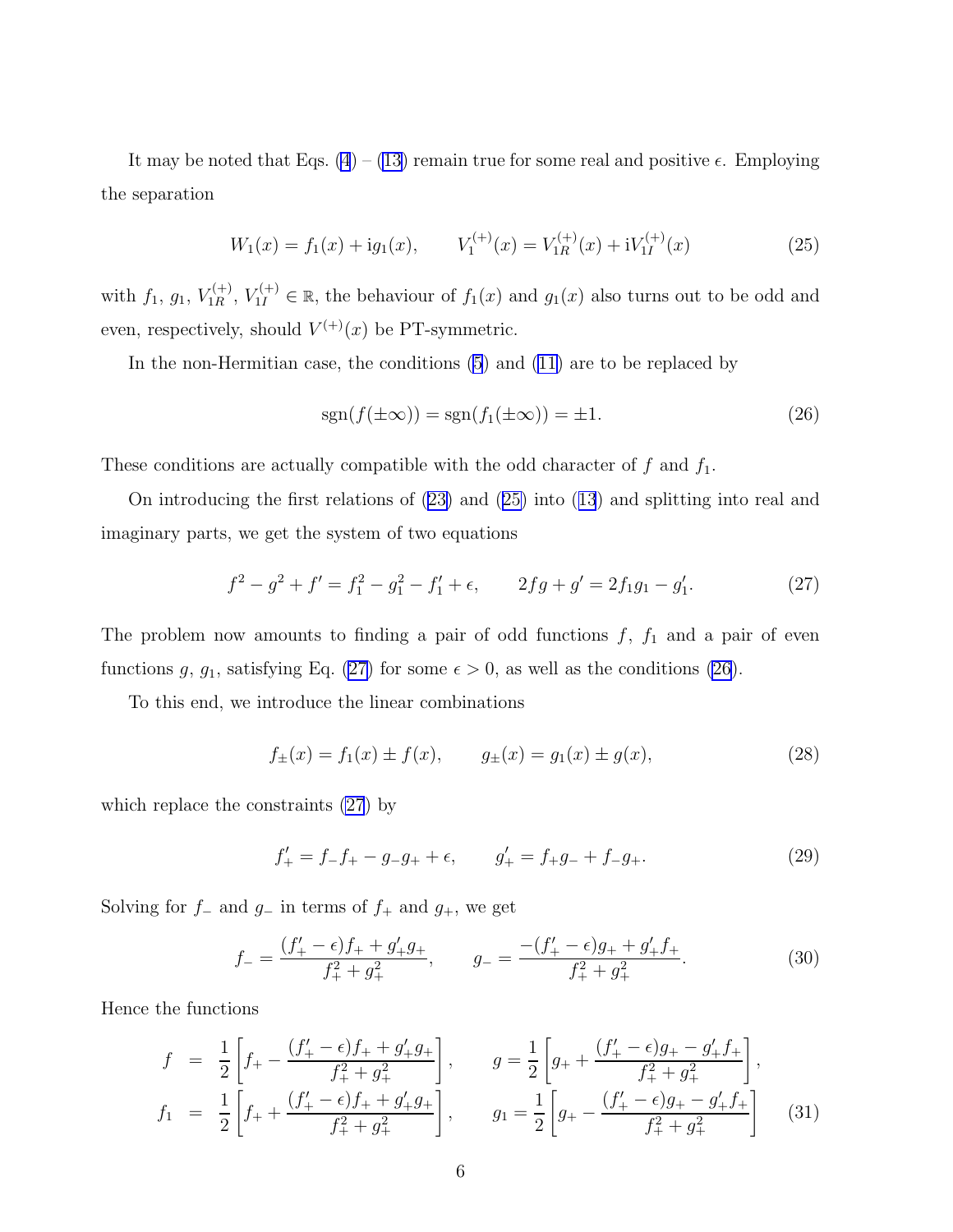<span id="page-6-0"></span>satisfy the coupled equations [\(27](#page-5-0)). In [\(31](#page-5-0)), $f_+$  must be such that the conditions ([26](#page-5-0)) are fulfilled. These suggest

$$
sgn(f_+(\pm\infty)) = \pm 1.
$$
\n(32)

If we restrict ourselves to continuous functions  $f_+(x)$  and  $g_+(x)$ , the condition (32) shows that  $f_+(x)$  must have at least one zero. For simplicity's sake, we assume that  $f_+(x)$ has only one simple zero at  $x = x_0$ . This means that the parity operation is defined with respect to a mirror placed at  $x = x_0$ . Thus in the neighbourhood of  $x_0$ , we get

$$
\frac{(f'_{+} - \epsilon)f_{+} + g'_{+}g_{+}}{f_{+}^{2} + g_{+}^{2}} \tag{33}
$$

$$
\simeq (x - x_0) \frac{[f'_+(x_0) - \epsilon]f'_+(x_0) + g_+(x_0)g''_+(x_0)}{[g_+(x_0)]^2} + \cdots \quad \text{if } g_+(x_0) \neq 0
$$
  

$$
\simeq \frac{1}{\sqrt{f'_+(x_0) - \epsilon}} + \cdots \quad \text{if } g_+(x_0) = 0 \tag{34}
$$

$$
\simeq \frac{1}{x - x_0} \frac{f_+(x_0) - \epsilon}{f_+'(x_0)} + \cdots \quad \text{if } g_+(x_0) = 0,
$$
\n(34)

$$
\frac{(f'_+ - \epsilon)g_+ - g'_+ f_+}{f_+^2 + g_+^2} \tag{35}
$$

$$
\simeq \frac{f'_+(x_0) - \epsilon}{g_+(x_0)} + \cdots \quad \text{if } g_+(x_0) \neq 0
$$
  

$$
\simeq -\frac{[f'_+(x_0) + \epsilon]g''_+(x_0)}{2[f'_+(x_0)]^2} + \cdots \quad \text{if } g_+(x_0) = 0.
$$
 (36)

Hence the superpotentials will be free of singularity if either  $g_+(x_0) \neq 0$  and  $\epsilon$  arbitrary or  $g_+(x_0) = 0$  and  $\epsilon = f'_+(x_0)$  (or  $\epsilon = W'_+(x_0)$  since  $g'_+(x_0) = 0$ ).

The superpotentials may therefore be written as

$$
W(x) = \frac{1}{2} \left[ W_+(x) - \frac{W_+'(x) - \epsilon}{W_+(x)} \right], \qquad W_1(x) = \frac{1}{2} \left[ W_+(x) + \frac{W_+'(x) - \epsilon}{W_+(x)} \right], \tag{37}
$$

if  $W_+(x_0) = ig_+(x_0) \neq 0$  and  $\epsilon > 0$ , or

$$
W(x) = \frac{1}{2} \left[ W_+(x) - \frac{W_+'(x) - W_+'(x_0)}{W_+(x)} \right], \qquad W_1(x) = \frac{1}{2} \left[ W_+(x) + \frac{W_+'(x) - W_+'(x_0)}{W_+(x)} \right],
$$
\n(38)

if  $W_+(x_0) = ig_+(x_0) = 0$  and  $\epsilon = W'_+(x_0)$ .

To summarize, in the non-Hermitian PT-symmetric case, we get two types of solutions: the one given by (38) is obtained as a straightforward consequence of the complexification of Tkachuk's result, while the other given by (37) is new.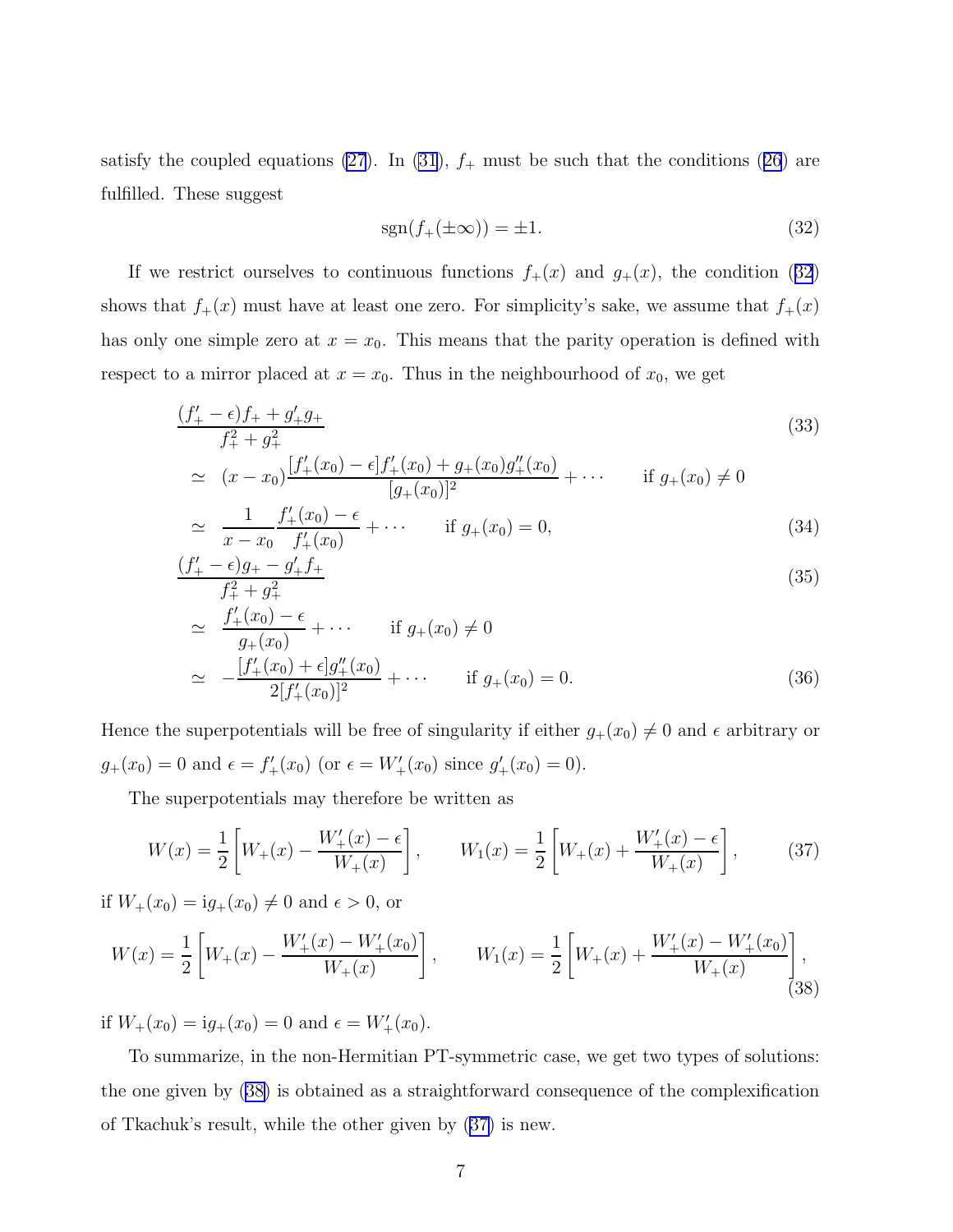### <span id="page-7-0"></span>3 Applications

#### 3.1 A family of complexified non-polynomial oscillators

As the first application of our scheme we consider the case of a family of complexified nonpolynomial oscillators. This corresponds to the choice  $f_+ = ax$ ,  $g_+ = bx^{2m}$   $(a > 0, b \neq 0,$  $m \in \mathbb{N}$ , which leads to

$$
W_+(x) = ax + ibx^{2m}, \qquad m \in \mathbb{N}.
$$
 (39)

Here $x_0 = 0$  and the first type of solutions, given in ([37](#page-6-0)), applies to the case  $m = 0$ , while the second one, given in [\(38](#page-6-0)), has to be used for  $m \in \mathbb{N}_0$ .

The former case reduces to the well-studied exactly solvable PT-symmetric oscillator potential[[4, 11, 12\]](#page-12-0), thus partly accounting for the name of the family of potentials. Indeed, to get it in the standard form we have to set  $a = 2$ ,  $b = -2c$ , and  $\epsilon = 4\alpha$ . Then  $V^{(+)}$ assumes the form

$$
V^{(+)}(x) = (x - ic)^2 + 2(\alpha - 1) + \frac{\alpha^2 - \frac{1}{4}}{(x - ic)^2},
$$
\n(40)

along with

$$
W(x) = x - i c + \frac{\alpha - \frac{1}{2}}{x - i c}, \qquad W_1(x) = x - i c - \frac{\alpha - \frac{1}{2}}{x - i c}.
$$
 (41)

These agree with the two independent forms of the complex superpotentials proposed by us previously[[11](#page-12-0)] in connection with para-SUSY and second-derivative SUSY of (40). The potential (40) can be looked upon as a transformed three-dimensional radial oscillator for the complex shift  $x \to x - ic, c > 0$ , and replacing the angular momentum parameter l by  $\alpha - \frac{1}{2}$  $\frac{1}{2}$ . The presence of a centrifugal-like core notwithstanding, the shift of the singularity off the integration path makes (40) exactly solvable on the entire real line for any  $\alpha > 0$ like the harmonic oscillator to which (40) reduces for  $\alpha = \frac{1}{2}$  $\frac{1}{2}$  and  $c = 0$ .

In contrast, the case  $m \in \mathbb{N}_0$  is entirely new. For such m values, the superpotentials are given by

$$
W(x) = \frac{1}{2} \left[ ax + ibx^{2m} - \frac{2mibx^{2m-2}}{a + ibx^{2m-1}} \right], \qquad W_1(x) = \frac{1}{2} \left[ ax + ibx^{2m} + \frac{2mibx^{2m-2}}{a + ibx^{2m-1}} \right],
$$
\n(42)

where we used  $\epsilon = W'_{+}(0) = a$ .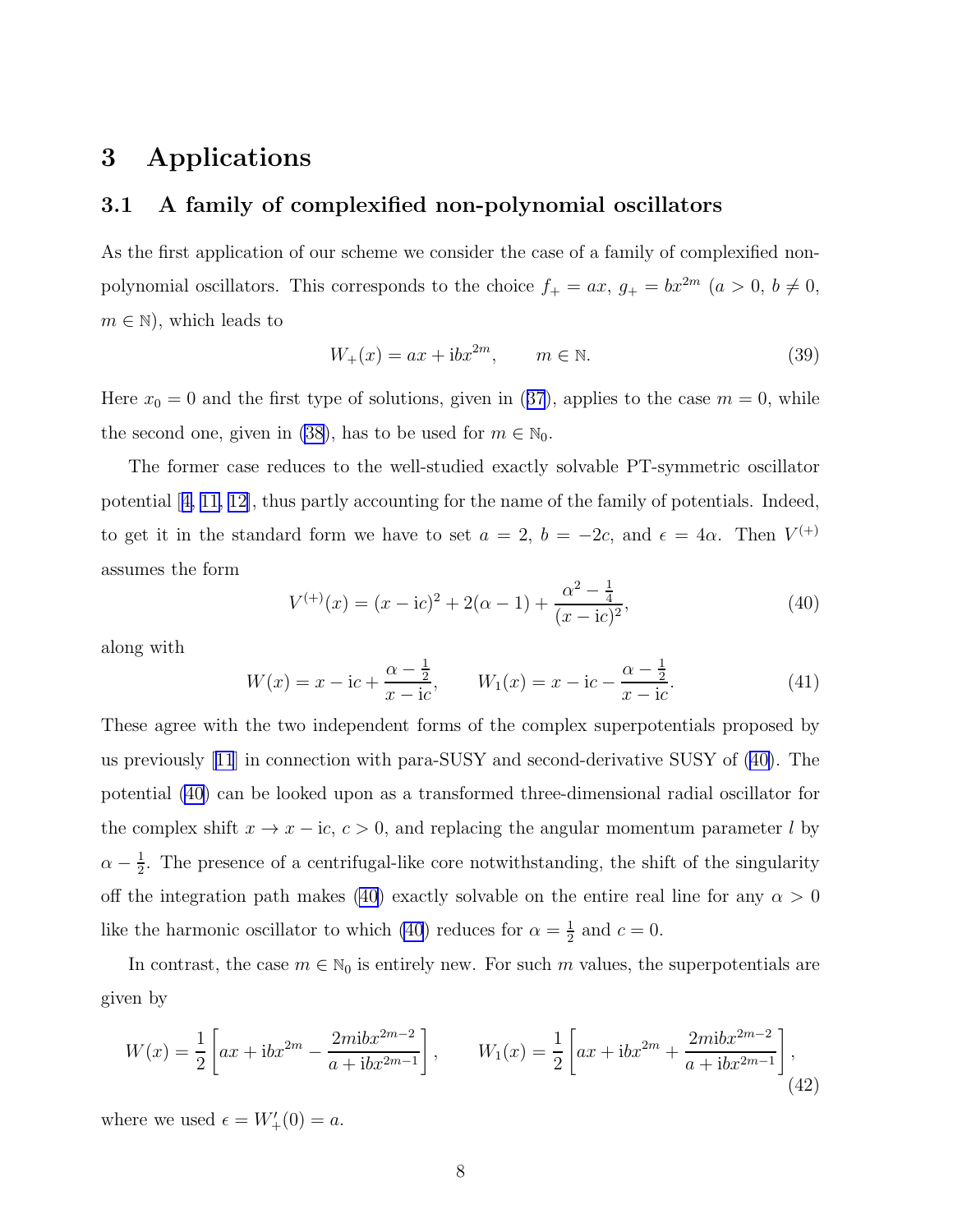<span id="page-8-0"></span>The corresponding potentials turn out to be

$$
V^{(+)}(x) = \frac{1}{4} \left[ -b^2 x^{4m} + 2iabx^{2m+1} - 8mibx^{2m-1} + a^2 x^2 - 2a + \frac{4m(m-1)ibx^{2m-3}}{a + ibx^{2m-1}} + \frac{4m(m-1)iabx^{2m-3}}{(a + ibx^{2m-1})^2} \right], \qquad m = 1, 2, 3, ..., \tag{43}
$$

which are QES and are seen to be PT-symmetric as well. The ground and first-excited state wave functions corresponding to the above QES potentials are easily determined to be

$$
\psi_0^{(+)}(x) \propto (a + ibx^{2m-1})^{m/(2m-1)} \exp\left[-\frac{1}{4}ax^2 - \frac{ib}{2(2m+1)}x^{2m+1}\right],
$$
\n(44)

$$
\psi_1^{(+)}(x) \propto x(a + ibx^{2m-1})^{(m-1)/(2m-1)} \exp\left[-\frac{1}{4}ax^2 - \frac{ib}{2(2m+1)}x^{2m+1}\right].\tag{45}
$$

It is worth noting that the first member of the set  $(43)$  obtained for  $m = 1$ ,

$$
V^{(+)}(x) = \frac{1}{4} \left( -b^2 x^4 + 2iabx^3 + a^2 x^2 - 8ibx - 2a \right),
$$
 (46)

is a quartic potential differing from the known QES ones[[2, 9](#page-12-0)]. All the remaining members of the set, starting with that associated with  $m = 2$ ,

$$
V^{(+)}(x) = \frac{1}{4} \left[ -b^2 x^8 + 2iabx^5 - 16ibx^3 + a^2 x^2 - 2a + \frac{8ibx}{a + ibx^3} + \frac{8iabx}{(a + ibx^3)^2} \right],\tag{47}
$$

are non-polynomial potentials. As for the PT-symmetric oscillator [\(40\)](#page-7-0), the shift of the singularity off the integration path makes such potentials QES.

On introducing the new variable  $z = x(a+ibx^{2m-1})^{-1/(2m-1)}$ , the first-excited state wave function (45) can be rewritten in terms of the ground state one (44) as  $\psi_1^{(+)}$  $2^{(+)}_{1}(z) \propto z\psi_0^{(+)}(z).$ By setting in general  $\psi_n^{(+)}(z) = \psi_0^{(+)}$  $\int_0^{(+)} (z) \phi_n^{(+)}(z)$ , where  $\phi_0^{(+)}$  $\phi_0^{(+)}(z) \propto 1$  and  $\phi_1^{(+)}$  $x_1^{(+)}(z) \propto z$ , the Schrödinger equation for the potentials  $(43)$  is transformed into the differential equation

$$
T\phi_n^{(+)}(z) \equiv \left[ -a^{-2/(2m-1)}(1 - ibz^{2m-1})^{4m/(2m-1)}\frac{d^2}{dz^2} + az\frac{d}{dz} \right] \phi_n^{(+)}(z) = E_n^{(+)}\phi_n^{(+)}(z). \tag{48}
$$

For  $m = 1$ , the coefficient of the second-order differential operator in (48) becomes a quartic polynomial in z, thus showing that  $T$  can be expressed as a quadratic combination of the three  $sl(2)$  generators

$$
J_{+} = z^{2} \frac{d}{dz} - Nz, \qquad J_{0} = z \frac{d}{dz} - \frac{N}{2}, \qquad J_{-} = \frac{d}{dz}, \tag{49}
$$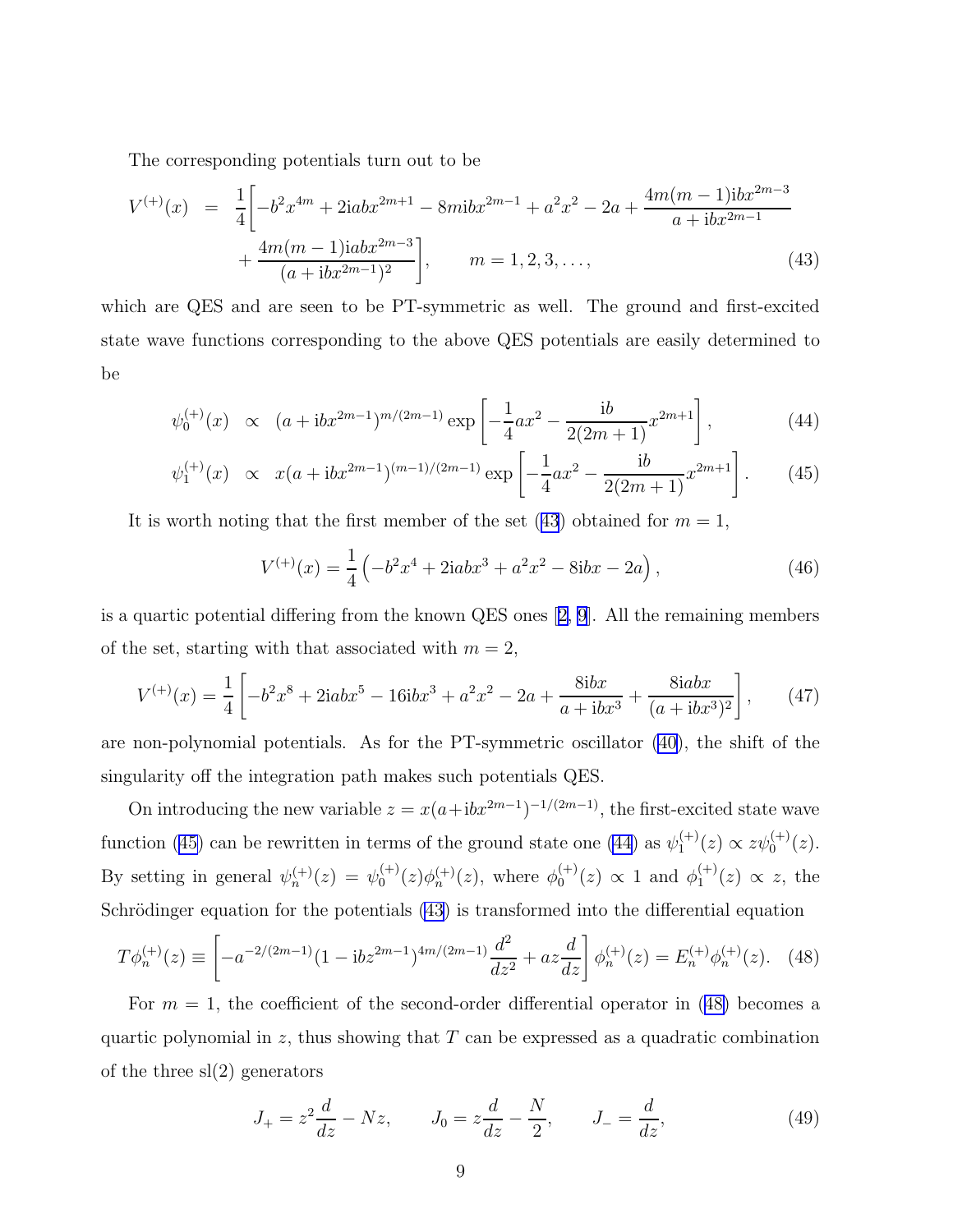<span id="page-9-0"></span>corresponding to the two-dimensional irreducible representation (i.e.,  $N = 1$  in [\(49](#page-8-0))) [\[16,](#page-12-0) [17\]](#page-13-0). The result reads

$$
T = a^{-2} \left( -b^4 J_+^2 - 4i b^3 J_+ J_0 + 6b^2 J_+ J_- + 4i b J_0 J_- - J_-^2 - 2i b^3 J_+ + 6b^2 J_0 + 2i b J_- + 3b^2 \right).
$$
\n(50)

For higher  $m$  values, the differential operator  $T$  contains a non-vanishing element of thekernel  $[16]$  $[16]$ . It is worth stressing that in such a case, the  $sl(2)$  method becomes quite ineffective for constructing new QES potentials, whereas the SUSY one is not subject to such restrictions.

#### 3.2 A complexified hyperbolic potential

Our next example is that of a complexified hyperbolic potential induced by the representations  $f_+ = A \sinh \alpha x$ ,  $g_+ = B$   $(A, \alpha > 0, B \neq 0)$ . We then get

$$
W_{+}(x) = A \sinh \alpha x + iB,\tag{51}
$$

which gives for  $x_0 = 0$ 

$$
W(x) = \frac{1}{2} \left[ A \sinh \alpha x + iB - \frac{A\alpha \cosh \alpha x - \epsilon}{A \sinh \alpha x + iB} \right],
$$
 (52)

$$
W_1(x) = \frac{1}{2} \left[ A \sinh \alpha x + iB + \frac{A\alpha \cosh \alpha x - \epsilon}{A \sinh \alpha x + iB} \right].
$$
 (53)

The resulting expression for the complexified hyperbolic potential is

$$
V^{(+)}(x) = \frac{1}{4} \left[ A^2 \sinh^2 \alpha x - 4A\alpha \cosh \alpha x + 2\epsilon + \alpha^2 - B^2 + 2iAB \sinh \alpha x + \frac{\epsilon^2 - \alpha^2 (A^2 - B^2)}{(A \sinh \alpha x + iB)^2} \right].
$$
\n(54)

Clearly  $V^{(+)}(x)$  is PT-symmetric. The two known eigenstates of (54) correspond to the ground state and first excited state as outlined earlier. These are

$$
\psi_0^{(+)}(x) \propto (A \cosh \alpha x - \nu)^{\frac{1}{4}\left(1 - \frac{\epsilon}{\alpha \nu}\right)} (A \cosh \alpha x + \nu)^{\frac{1}{4}\left(1 + \frac{\epsilon}{\alpha \nu}\right)} \times \exp\left[-\frac{A}{2\alpha} \cosh \alpha x - \frac{1}{2} i B x - \frac{i}{2} \arctan\left(\frac{A}{B} \sinh \alpha x\right)\right]
$$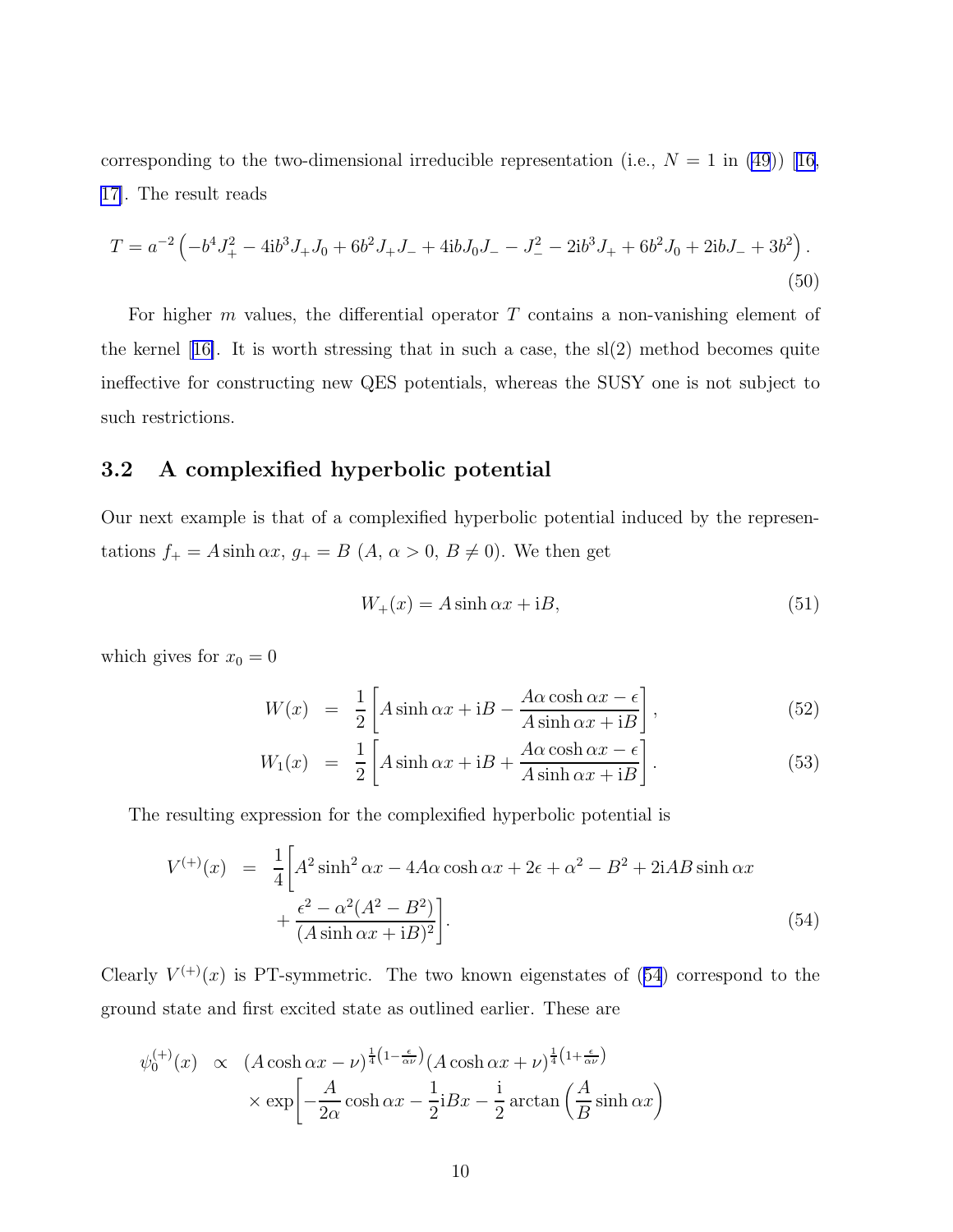$$
+\frac{\mathrm{i}\epsilon}{2\alpha\nu}\arctan\left(\frac{\nu}{B}\tanh\alpha x\right)\qquad \text{if } 0 < B^2 < A^2,
$$
\n
$$
\propto \cosh\frac{\alpha x}{2}\exp\left(-\frac{A}{2\alpha}\cosh\alpha x\right) \qquad \text{if } B = 0,
$$
\n
$$
\propto \sqrt{\cosh\alpha x}\exp\left[-\frac{A}{2\alpha}\cosh\alpha x - \frac{1}{2}\mathrm{i}\delta Ax + \frac{\epsilon}{2A\alpha}\left(\mathrm{sech}\,\alpha x + \mathrm{i}\delta\tanh\alpha x\right)\right]
$$
\n
$$
\text{if } B^2 = A^2,
$$
\n
$$
\propto (B^2 + A^2\sinh^2\alpha x)^{1/4}\exp\left[-\frac{A}{2\alpha}\cosh\alpha x - \frac{\epsilon}{2\alpha\mu}\arctan\left(\frac{A\cosh\alpha x}{\mu}\right)\right]
$$
\n
$$
-\frac{1}{2}\mathrm{i}Bx - \frac{\mathrm{i}}{2}\arctan\left(\frac{A}{B}\sinh\alpha x\right) + \frac{\mathrm{i}\epsilon}{2\alpha\mu}\arctan\left(\frac{\mu}{B}\tanh\alpha x\right)
$$
\n
$$
\text{if } B^2 > A^2,\tag{55}
$$

and

$$
\psi_{1}^{(+)}(x) \propto (A \sinh \alpha x + iB)(A \cosh \alpha x - \nu)^{-\frac{1}{4}(1-\frac{\epsilon}{\alpha \nu})}(A \cosh \alpha x + \nu)^{-\frac{1}{4}(1+\frac{\epsilon}{\alpha \nu})}
$$
  
\n
$$
\times \exp\left[-\frac{A}{2\alpha} \cosh \alpha x - \frac{1}{2}iBx + \frac{i}{2} \arctan\left(\frac{A}{B} \sinh \alpha x\right)\right]
$$
  
\n
$$
+ \frac{i\epsilon}{2\alpha \nu} \arctan\left(\frac{\nu}{B} \tanh \alpha x\right) \qquad \text{if } 0 < B^{2} < A^{2},
$$
  
\n
$$
\propto \sinh \frac{\alpha x}{2} \exp\left(-\frac{A}{2\alpha} \cosh \alpha x\right) \qquad \text{if } B = 0,
$$
  
\n
$$
\propto (\sinh \alpha x + i\delta) \sqrt{\text{sech }\alpha x}
$$
  
\n
$$
\times \exp\left[-\frac{A}{2\alpha} \cosh \alpha x - \frac{1}{2}i\delta Ax - \frac{\epsilon}{2A\alpha} (\text{sech }\alpha x + i\delta \tanh \alpha x) \right] \qquad \text{if } B^{2} = A^{2},
$$
  
\n
$$
\propto (A \sinh \alpha x + iB)(B^{2} + A^{2} \sinh^{2} \alpha x)^{-1/4}
$$
  
\n
$$
\times \exp\left[-\frac{A}{2\alpha} \cosh \alpha x + \frac{\epsilon}{2\alpha \mu} \arctan\left(\frac{A \cosh \alpha x}{\mu}\right) - \frac{1}{2}iBx + \frac{i}{2} \arctan\left(\frac{A}{B} \sinh \alpha x\right) - \frac{i\epsilon}{2\alpha \mu} \arctanh\left(\frac{\mu}{B} \tanh \alpha x\right) \right] \qquad \text{if } B^{2} > A^{2}, \quad (56)
$$

where  $\nu = \sqrt{A^2 - B^2}$ ,  $\mu = \sqrt{B^2 - A^2}$ , and  $\delta = \text{sgn}(B)$ .

In [\(55](#page-9-0)) and (56), we have included the case  $B = 0$  for which the potential  $V^{(+)}(x)$  of Eq.([54\)](#page-9-0) reduces to one of the potentials studied by Tkachuk [\[13\]](#page-12-0), which itself is a special case of the Razavy potential [\[19](#page-13-0)].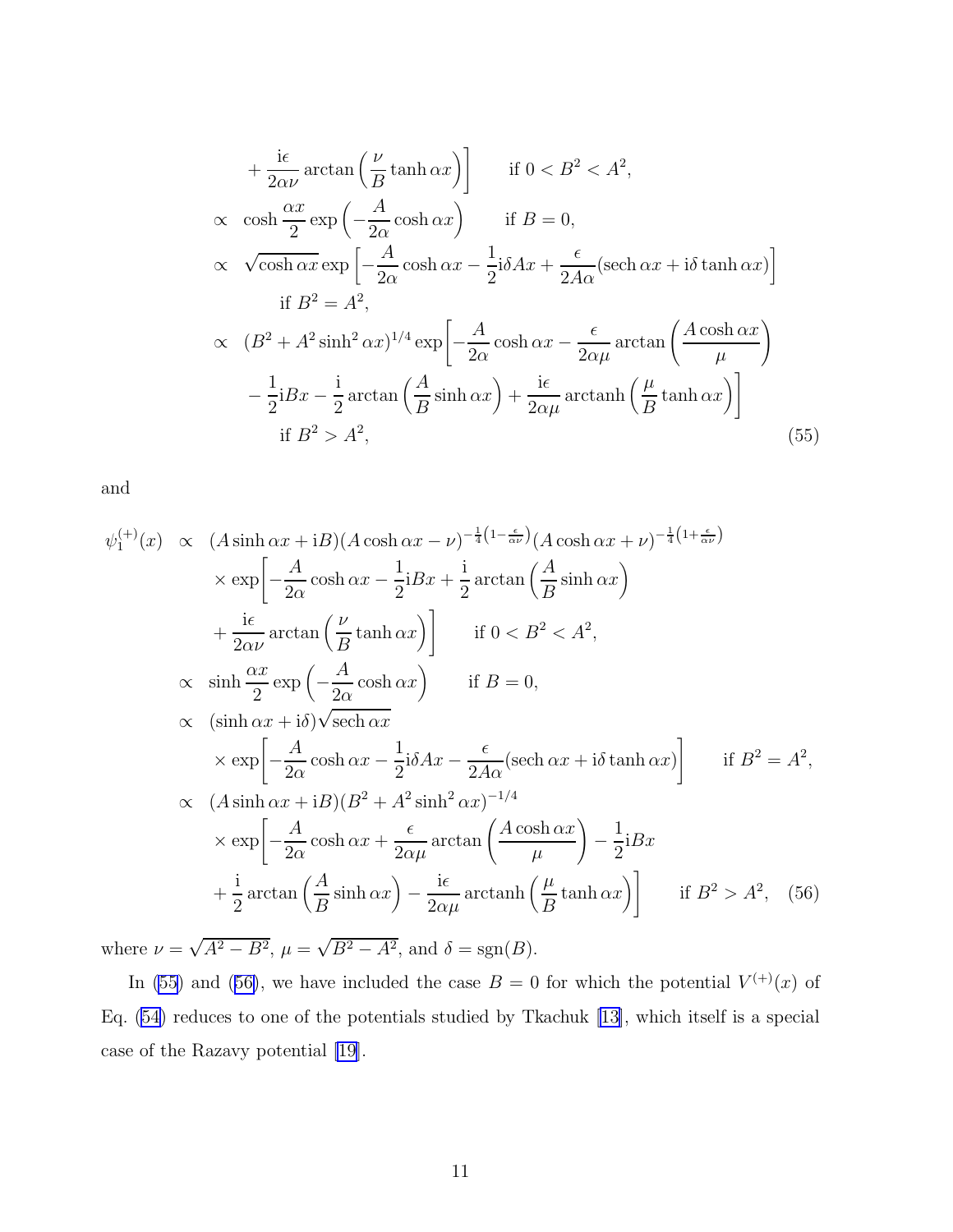## 4 Conclusion

To conclude, we have carried out in this paper a complexification of the SUSY method proposed recently by Tkachuk. This allows us to generate QES PT-symmetric potentials with two known real eigenvalues. We have also constructed suitable examples, namely those of a family of complexified non-polynomial oscillators and of a complexified hyperbolic potential, which serve to illustrate the viability of our scheme. For the former, we have also provided a connection with the sl(2) method, which illustrates the comparative advantages of the SUSY one.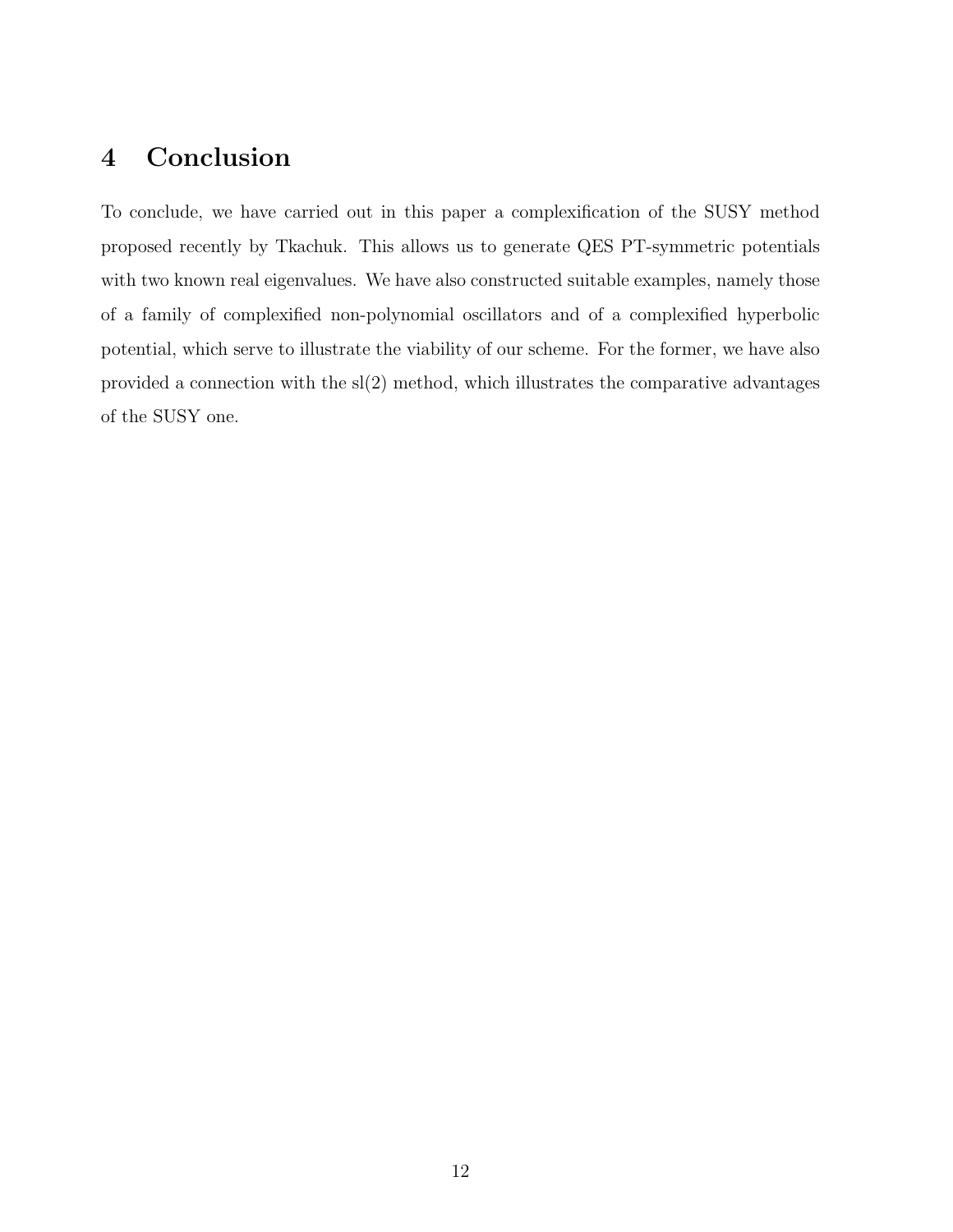### <span id="page-12-0"></span>References

- [1] C. M. Bender and S. Boettcher, Phys. Rev. Lett. 80, 5243 (1998).
- [2] C. M. Bender and S. Boettcher, J. Phys. A31, L273 (1998).
- [3] A. A. Andrianov, M. V. Ioffe, F. Cannata and J.-P. Dedonder, Int. J. Mod. Phys. A14, 2675 (1999).
- [4] M. Znojil, Phys. Lett. A259, 220 (1999).
- [5] M. Znojil, *J. Phys.* **A32**, 4563 (1999); *ibid.* **A33**, 4203, 6825 (2000).
- [6] B. Bagchi and R. Roychoudhury, J. Phys. A33, L1 (2000).
- [7] B. Bagchi, F. Cannata and C. Quesne, *Phys. Lett.*  $\mathbf{A269}$ , 79 (2000).
- [8] B. Bagchi and C. Quesne, *Phys. Lett.*  $\mathbf{A273}$ , 285 (2000); G. Lévai, F. Cannata and A. Ventura, J. Phys. A34, 839 (2001).
- [9] F. Cannata, M. Ioffe, R. Roychoudhury and P. Roy, Phys. Lett. A281, 305 (2001).
- [10] B. Bagchi, S. Mallik and C. Quesne, Int. J. Mod. Phys. A16, 2859 (2001).
- [11] B. Bagchi, S. Mallik and C. Quesne, "Complexified PSUSY and SSUSY interpretations of some PT-symmetric Hamiltonians possessing two series of real energy eigenvalues", preprint [quant-ph/0106021](http://arxiv.org/abs/quant-ph/0106021), to appear in Int. J. Mod. Phys. A.
- [12] B. Bagchi, C. Quesne and M. Znojil, Mod. Phys. Lett. A16, 2047 (2001); B. Bagchi and C. Quesne, ibid. A16, 2449 (2001).
- [13] V. M. Tkachuk, *Phys. Lett.* **A245**, 177 (1998).
- [14] V. M. Tkachuk, *J. Phys.* **A34**, 6339 (2001).
- [15] T. V. Kuliy and V. M. Tkachuk, *J. Phys.* **A32**, 2157 (1999).
- [16] Y. Brihaye, N. Debergh and J. Ndimubandi, *Mod. Phys. Lett.*  $\mathbf{A16}$ , 1243 (2001).